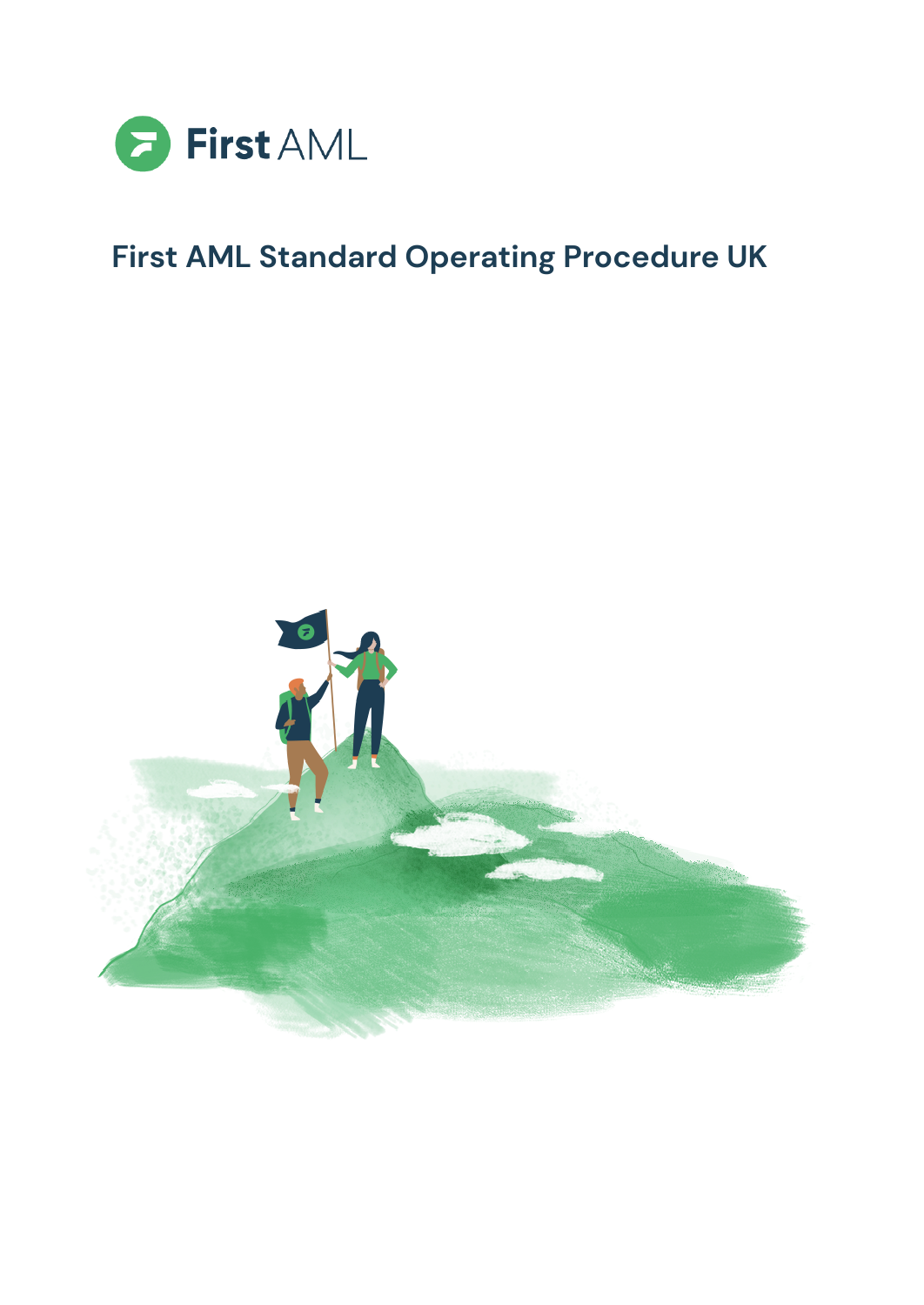| <b>Introduction and Overview</b>                                                                       | $\overline{2}$  |
|--------------------------------------------------------------------------------------------------------|-----------------|
| 1.0 Customer due diligence                                                                             | 3               |
| 1.1 Standard due diligence criteria                                                                    | 5               |
| 1.2 Standard due diligence information collection                                                      | 5               |
| 1.3 Acting on behalf                                                                                   | 6               |
| 1.4 Enhanced due diligence criteria                                                                    | $\overline{7}$  |
| 1.5 Enhanced due diligence information collection                                                      | 7               |
| 1.6 PEPs: Identification of politically exposed persons (PEPs), their relatives or close<br>associates | 7               |
| 1.7 Simplified due diligence                                                                           | 8               |
| 1.8 Simplified due diligence information collection                                                    | 8               |
| 1.9 Recordkeeping                                                                                      | 8               |
| 2.0 Electronic Identity Verification (EID&V)                                                           | 9               |
| <b>3.0 Manual Verification</b>                                                                         | 10              |
| 3.1 Approved certifiers                                                                                | 10              |
| 3.2 Certification wording                                                                              | 10 <sup>°</sup> |
| 3.3 Customers unable to produce standard documentation                                                 | 10 <sup>°</sup> |
| 4.0 Verification Procedures for Common Entity Types                                                    | 11              |
| Private limited companies                                                                              | 11              |
| Overseas companies                                                                                     | 11              |
| Publicly listed entities                                                                               | 11              |
| <b>Trusts</b>                                                                                          | 11              |
| Corporate trustees                                                                                     | 12              |
| <b>Beneficiaries</b>                                                                                   | 12              |
| Partnerships, Limited Partnerships (LP), Limited Liability Partnerships (LLP)                          | 13              |
| <b>5.0 Case Processing Procedures</b>                                                                  | 13              |
| 5.1 Opening cases                                                                                      | 13              |
| 5.2 Urgent cases                                                                                       | 14              |
| 5.3 Awaiting information from customers                                                                | 14              |
| 5.4 Keeping track of case progress                                                                     | 14              |
| 5.5 Reminders                                                                                          | 14              |
| 5.6 Email templates                                                                                    | 14              |
| 5.7 Use of the 'Notes' section                                                                         | 15              |
| 5.8 Dormant cases                                                                                      | 15              |
| 5.9 Abandoned cases                                                                                    | 15              |
| 5.10 Exceptions                                                                                        | 15              |
| 5.11 Case approval process                                                                             | 15              |
| 5.12 Languages/Documents not in English                                                                | 16              |
| <b>Appendix A - Email and Followup Communication Templates</b>                                         | 16              |

1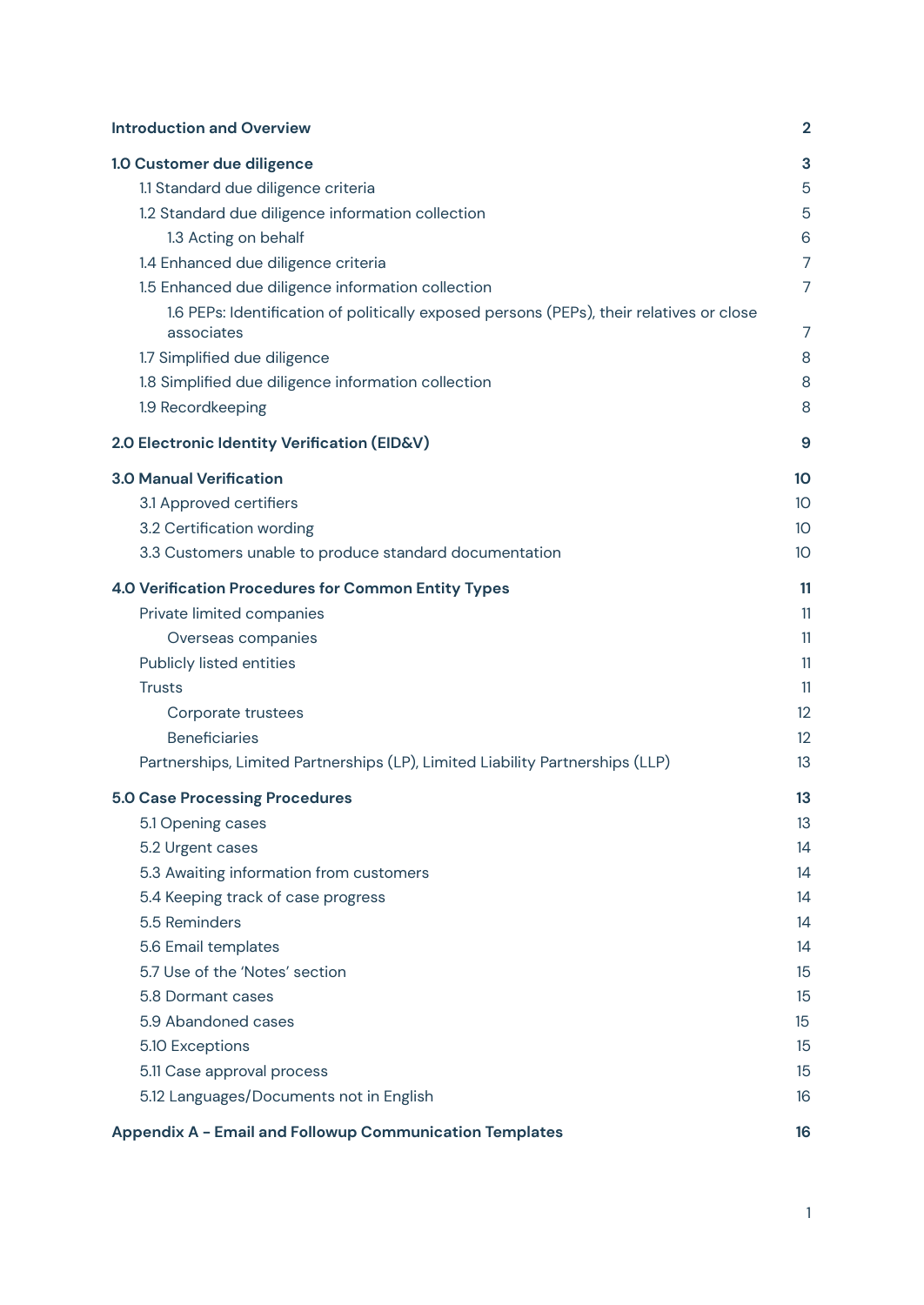## <span id="page-2-0"></span>**Introduction and Overview**

This document outlines how First AML UK Limited (**First AML**) conducts customer due diligence (**CDD**), and how First AML operates and interacts with its users. Unless we agree otherwise in writing, First AML's process will not deviate from what is outlined in this document.

This document is focused on First AML's due diligence service and the operating procedure. It is not intended to provide a holistic view of all the necessary information required to be included in a relevant person's AML programme e.g. AML policies, controls, and procedures – which remains the responsibility of your organisation. .

The policies and procedures in this document have been developed with reference to the Money Laundering, Terrorist Financing and Transfer of Funds (Information on the Payer) Regulations 2017 (as amended), the Proceeds of Crime Act 2002, the Terrorism Act 2000 and the Fraud Act 2010 (together with the **Regulations**).

In addition, best practice steps have been taken from the following industry guidance (together, the **Guidance**):

- Financial Crime Guide: A firm's guide to countering financial crime risks (FCG)
- Legal Sector Affinity Group (LSAG) Anti-money laundering guidance for the legal sector -2021
- The Joint Money Laundering Steering Group (JMLSG) Guidance for the UK Financial Sector – Part I 2020
- Anti-Money Laundering Guidance for the Accountancy Sector 2021
- Estate agency business guidance for money laundering supervision 2021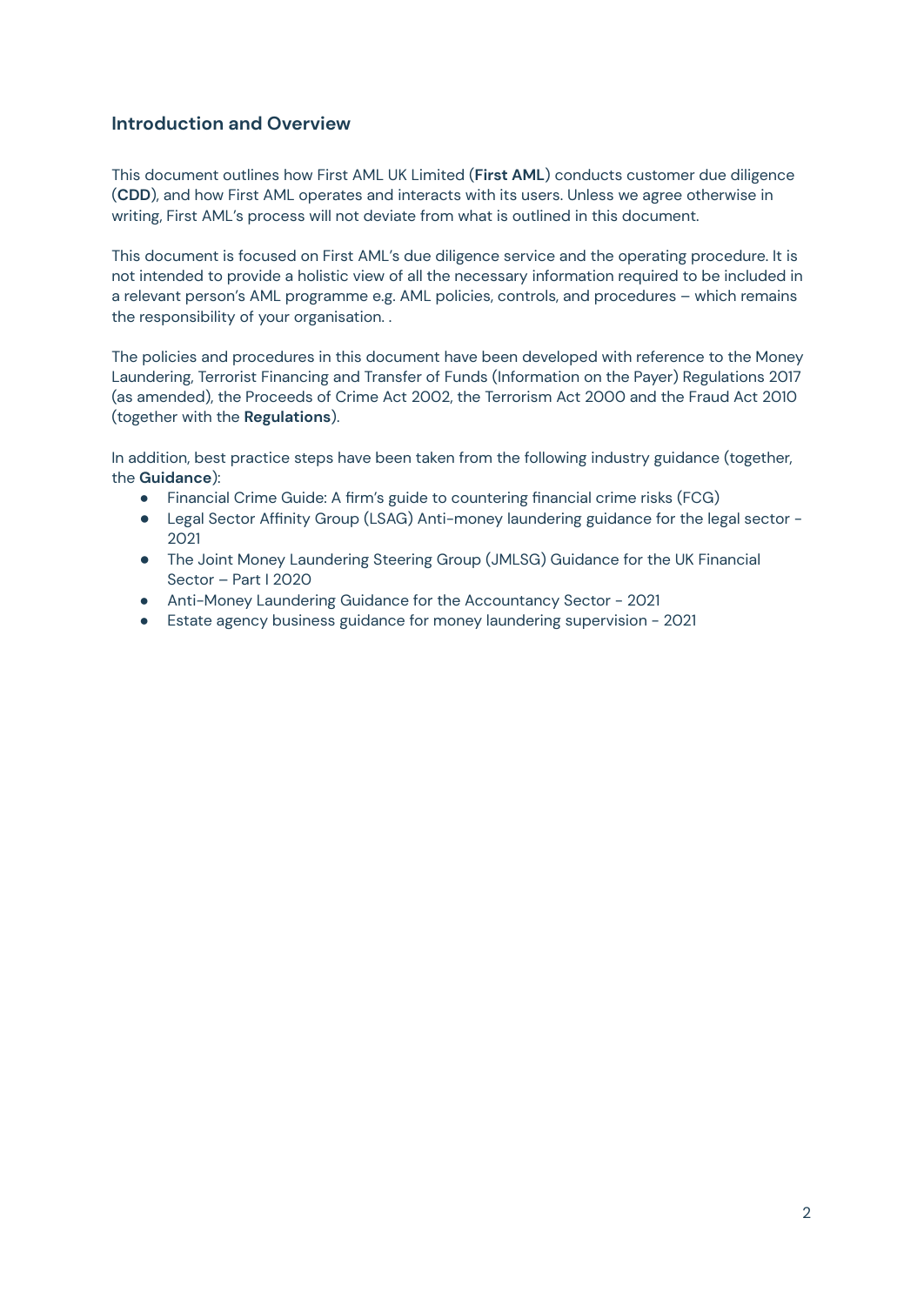# <span id="page-3-0"></span>**1.0 Customer due diligence**

As per the requirements of the Regulations, the result of the customer risk assessments should dictate the level and extent of due diligence undertaken on a customer.

First AML will not conduct or review the risk assessment on behalf of any relevant person. **Relevant persons should ensure to instruct First AML of the level of CDD required for each customer within the 'AML Profile' section.** Please see a link to our help centre article [here](https://support.firstaml.com/support/solutions/articles/69000259916-aml-profile-and-how-to-update-it-).

First AML will proceed with the performance of CDD based on the due diligence level instructed by the relevant person.

First AML can perform standard, enhanced, or simplified CDD. The data that is required to be collected and reviewed will depend on whether First AML is conducting standard, enhanced, or simplified CDD.

#### **Standard customer due diligence**

By default, a relevant person will be required to conduct standard CDD. In these situations, a relevant person must:

(a) identify the customer unless the identity of that customer is known to, and has been verified;

(b) verify the customer's identity unless the customer's identity has already been verified; and

(c) assess, and where appropriate obtain information on, the purpose and intended nature of the business relationship or occasional transaction.

A customer's identity for CDD consists of several aspects, including the customer's name, current and past addresses, date and place of birth, physical appearance and, if applicable, their financial circumstances.

The identity of a customer who is not a private individual consists of a combination of its constitution, its business, its legal form, and its ownership and control structure.

## **Enhanced customer due diligence**

Where higher risks are identified, relevant persons are required to undertake enhanced CDD, and in respect of customers with whom they have a business relationship, enhanced monitoring, to manage and mitigate the risks. Potentially higher risk situations may be influenced by:

(a) customer risk factors, e.g. some types of company formation can be a higher risk due to the ability to conceal beneficial ownership;

(b) country or geographic risk factors, the Regulations contain a high-risk country list and all countries present on the list must be subject to enhanced CDD; and

(c) product, service, transaction, or delivery channel risk factors e.g., where the relevant person has not met a customer face to face this can heighten the risk.

Where a customer is assessed as carrying a higher risk, then depending on the circumstances (for example, particular features of the transaction), it will be necessary to seek additional information in respect of the customer, to be better able to judge whether or not the higher risk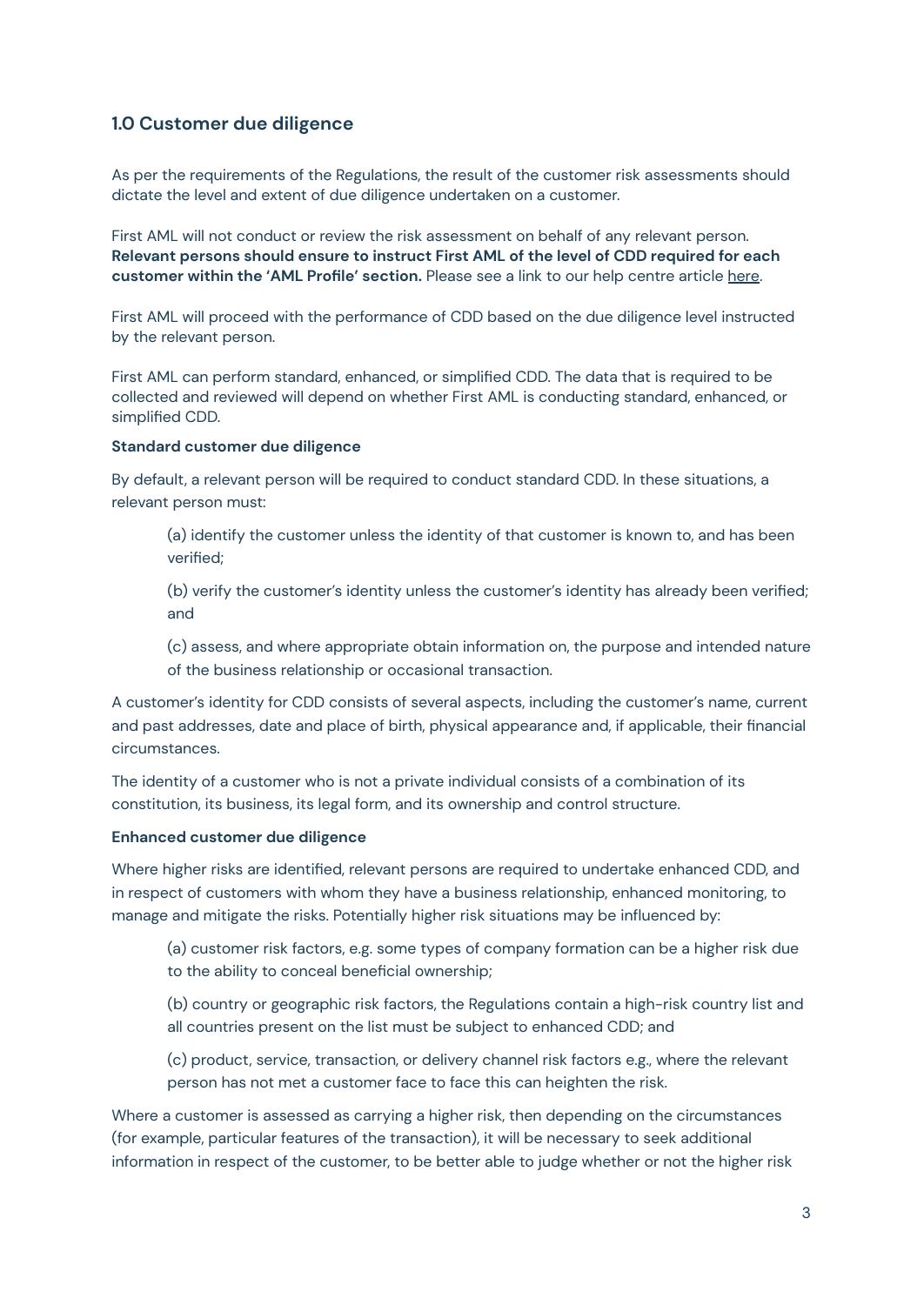that the customer is perceived to present is likely to materialise. Such additional information may include an understanding of where the customer's funds and wealth have come from.

Categories that have been specifically identified under the Regulations as requiring enhanced CDD include:

(a) any business relationship with a person established in a high-risk third country or in relation to any relevant transaction where either of the parties is established in a high-risk third country;

(b) where the relevant person has determined that a customer or potential customer, is a Politically Exposed Person (**PEP**), or a family member or known close associate of a PEP;

(c) any case where the relevant person discovers that a customer has provided false or stolen identification documentation, and the relevant person proposes to continue to deal with that customer;

(d) any case where a transaction is complex or unusually large; and

(e) any case identified as one where there is a high risk of money laundering or terrorist financing, either by the relevant person or in information made available to the relevant person by the authorities.

Where the risks of money laundering or terrorist financing are higher, relevant persons must conduct enhanced CDD measures consistent with the risks identified.

Examples of other enhanced CDD measures that, depending on the requirements of the case, could be applied for higher risk business relationships include:

(a) obtaining and, where appropriate, verifying additional information about the customer and any beneficial owner;

(b) obtaining information on the source of funds or source of wealth of the customer;

(c) obtaining the approval of senior management to undertake the transaction, and

(d) requiring settlement to be carried out through an account in the customer's name with a bank subject to similar CDD standards.

## **Simplified customer due diligence**

Many customers, by their nature or through what is already known about them by the relevant person, carry a lower risk of money laundering or terrorist financing. Where a relevant person has determined that a customer presents a low risk of money laundering, based on appropriate, documented evidence, simplified CDD measures may be applied.

Where a relevant person applies simplified customer diligence measures, it must:

(a) continue to comply with the standard CDD measures but may adjust the extent, timing or type of measures undertaken to reflect simplified CDD determination; and (b) carry out sufficient monitoring of any business relationship or transaction which are subject to those measures to enable it to detect any unusual or suspicious transactions.

As mentioned above, First AML will not determine the level of due diligence required but will rely upon the relevant person identifying and instructing First AML as to the level of due diligence required for each customer.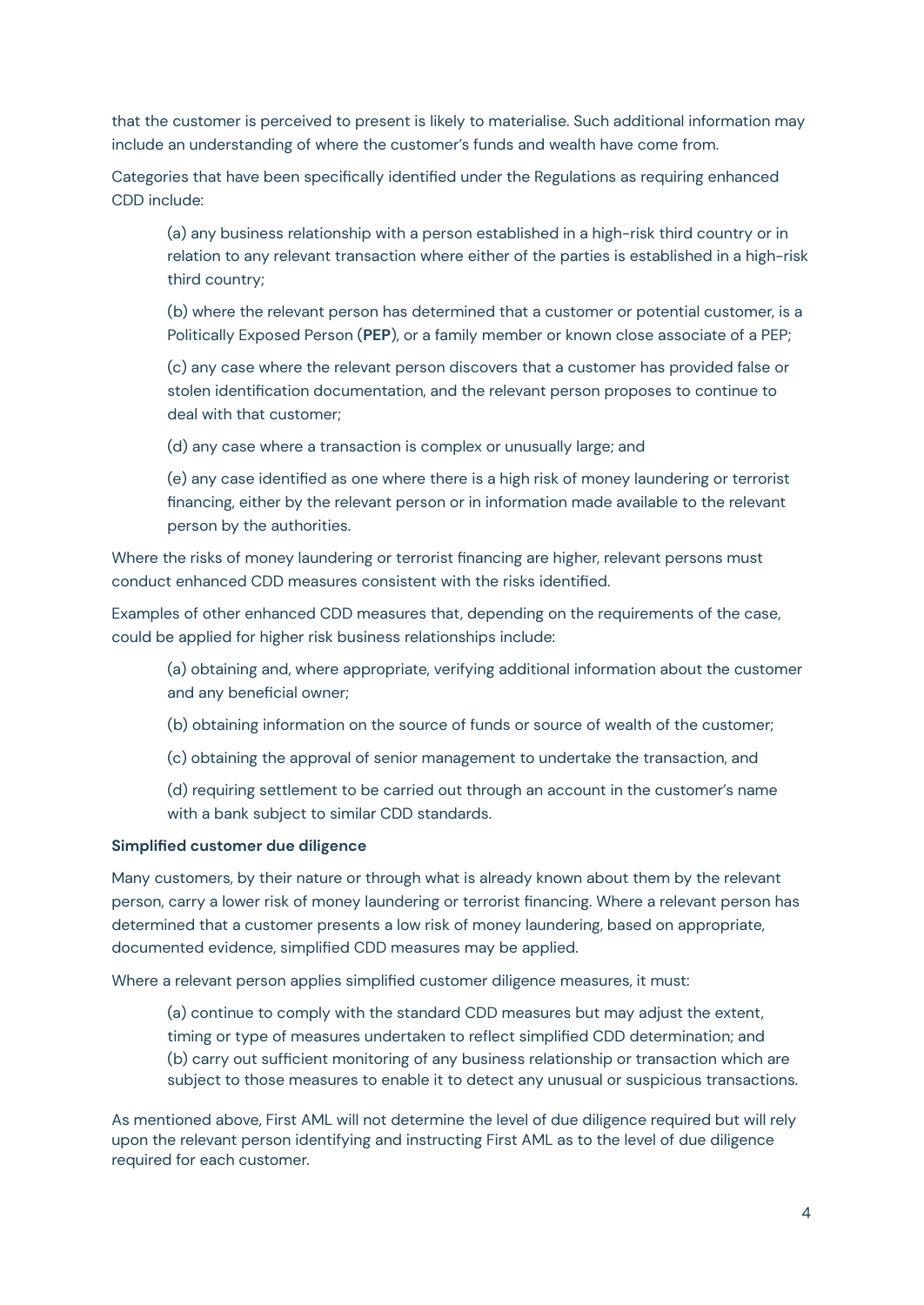<span id="page-5-0"></span>Below are the default verification methods for each level of CDD.

## **1.1 Standard due diligence criteria**

First AML will conduct standard CDD when instructed to do so by the relevant person.

Standard CDD procedures will be conducted in line with the requirements of the Regulations and Guidance.

The customer type can be any of the following (but is not limited to):

- Natural person(s);
- Private limited companies and unlisted companies (the UK and overseas);
- Trusts and similar legal arrangements such as foundations and charities;
- Partnerships, including limited partnerships, Scottish limited partnerships and UK limited liability partnerships; and
- Societies, places of worship, schools, clubs and associations.

The client type will determine the information that is collected through the due diligence process.

The overall CDD measures that must be carried out involve:

- a) identifying the customer, and verifying their identity;
- b) identifying the beneficial owners (where relevant), and verifying their identities; and
- c) identifying, assessing and, where appropriate, obtaining information about the purpose and intended nature of the business relationship or transaction.

## <span id="page-5-1"></span>**1.2 Standard due diligence information collection**

First AML collects the following information to verify the customer, all beneficial owner(s) of the customer (which includes ultimate beneficial owners of non-natural customers), and those purporting to act on behalf of a customer:

Natural person(s):

- $\bullet$  The customer's full legal name(s);
- The customer's date of birth;
- The customer's address; and
- relationship to the customer (if not the customer).

Legal entities (i.e. private limited companies):

- Corporate name;
- Company/registration number;
- Country of incorporation;
- Registered address;
- Business/correspondence address (if applicable);
- Details of directors (full name, year and month of birth and country of residence/nationality);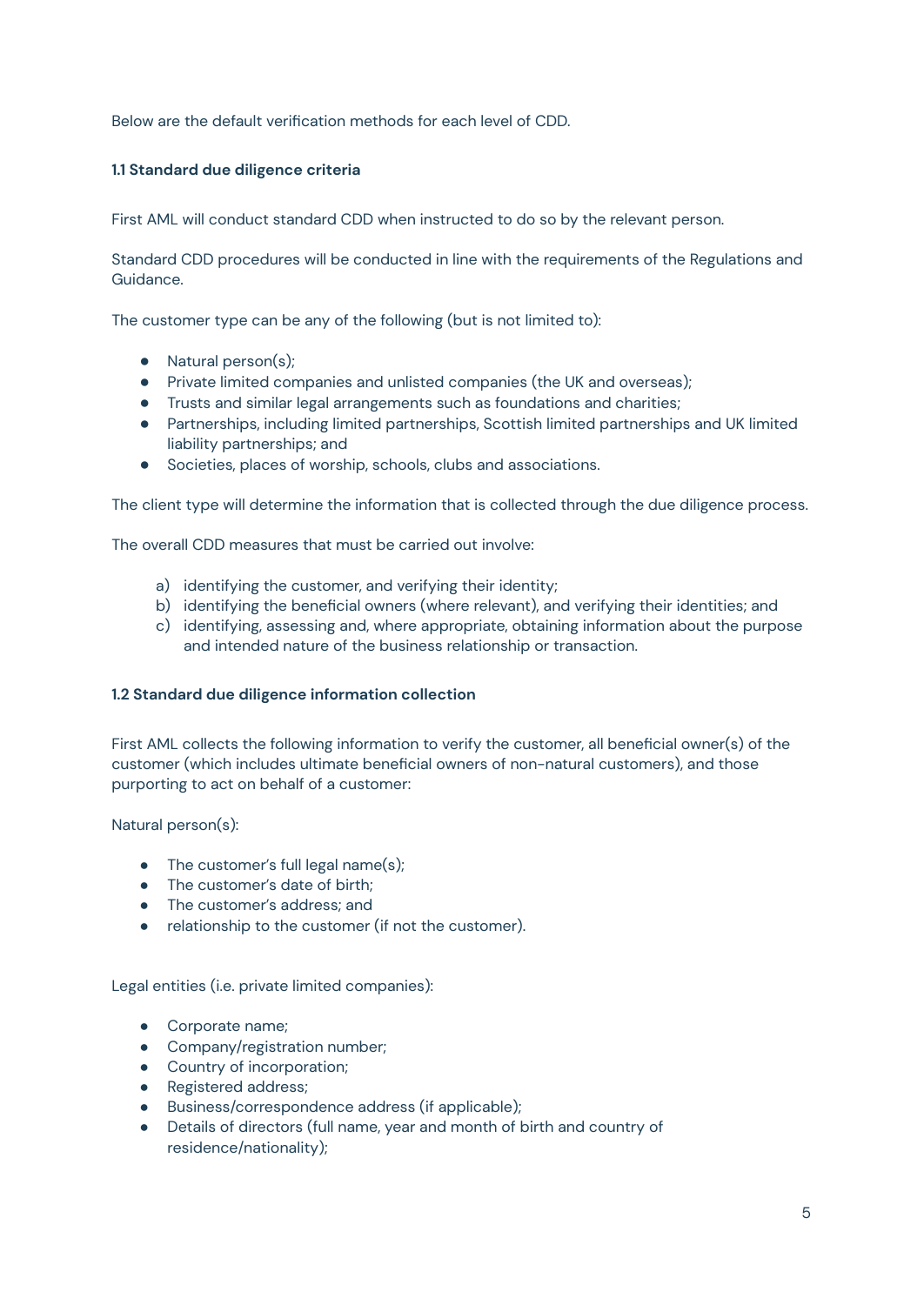- Details of any other person with significant control (full name, year and month of birth and country of residence/nationality);
- Details of beneficial owners and intermediate companies at 25%;

A beneficial owner of a body corporate, other than a listed company, as meaning any individual who:

- exercises ultimate control over the management of the body corporate; or
- ultimately owns or controls, directly or indirectly, including through bearer shareholdings or other means, more than 25% of the shares, profits or voting rights in the body corporate; or otherwise controls the body corporate.
- Nature of proposed business relationship; and
- relationship to the customer (if not the customer).

First AML will collect the following:

- proof of registration for the company either by downloading an excerpt from the relevant local company register or via the client. This may include one or more of the following:
	- certificate of incorporation;
	- articles of association (or equivalent formation documents);
	- details from the relevant company registry, confirming details of the company and the director/s and their addresses e.g. UK Companies House Company Snapshot and Confirmation Statement/Annual Returns;
	- filed audited accounts; or
	- information from a reputable electronic verification service provider,
- details of current company officers (i.e. directors and company secretary) and shareholders; and
- Confirmation from the customer whether the company has any nominee directors, nominee shareholders or shares held in bearer form.

Where no beneficial owner holds 25% or more of the company, First AML will verify an individual that 'exercises ultimate control over the management of the body corporate'. This may be the chief executive officer or president of the group, or someone else in the executive team with high-level responsibility for the day-to-day activities of the company. First AML will record this in the 'notes' section of the relevant entity.

## <span id="page-6-0"></span>**1.3 Acting on behalf**

Where a person (the intermediary, agent or representative) purports to act on behalf of the customer, First AML will:

- verify that the intermediary, agent or representative is authorised to act on your client's behalf (i.e. obtain written confirmation from your client, power of attorney documents, etc);
- identify and verify the intermediary, agent or representative of the customer; and
- verify the identity of the intermediary, agent or representative via EID&V or certified documents.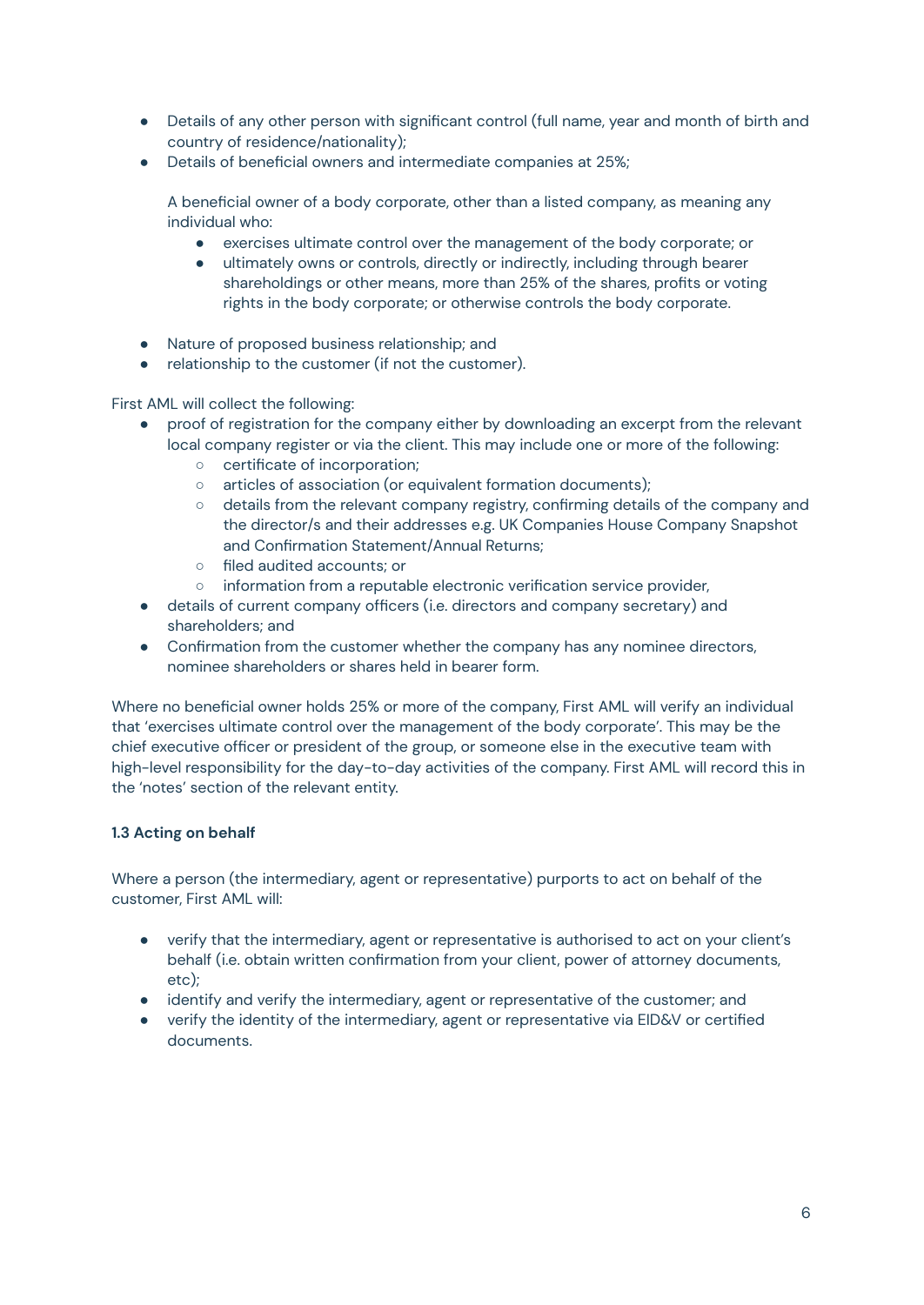## <span id="page-7-0"></span>**1.4 Enhanced due diligence criteria**

First AML will conduct enhanced CDD when instructed to do so by the relevant person.

Relevant Persons should instruct the level of CDD required for the customer within the 'AML Profile' section. Please refer to our help centre article [here](https://support.firstaml.com/support/solutions/articles/69000259916-aml-profile-and-how-to-update-it-).

Enhanced CDD procedures will be conducted in line with the requirements of the Regulations and Guidance.

## <span id="page-7-1"></span>**1.5 Enhanced due diligence information collection**

In addition to the standard CDD information collected, First AML may collect the following:

Natural persons:

**●** Source of Wealth or Source of Funds of the natural person(s)

Body corporates, e.g. private limited companies:

Source of Wealth or Source of Funds of the body corporate(s)

Please note the relevant person must collect any additional information on the intended nature of the business relationship. First AML will not collect certified copies of Source of Wealth evidence.

Please refer to our Source of Wealth/Source of Wealth guidelines [here.](https://drive.google.com/file/d/1BRrGYiqq9SxmA6xJfQLrUBu346I1h7Zx/view?usp=sharing)

## <span id="page-7-2"></span>**1.6 PEPs: Identification of politically exposed persons (PEPs), their relatives or close associates**

A PEP is a person who has been entrusted within the last year with one of the following prominent public functions by a public institution, an international body, or a state, including the UK.

Please refer to the FCA guidance: FG17/6: The [treatment](https://www.fca.org.uk/publication/finalised-guidance/fg17-06.pdf) of politically exposed persons for [anti-money](https://www.fca.org.uk/publication/finalised-guidance/fg17-06.pdf) laundering purposes for further information regarding engaging with PEPs as customers.

First AML will conduct PEP, sanctions, and adverse media checks all on all beneficial owners.

A positive match is where the individual verified is an exact match with the individual flagged by our checks. The matches may be confirmed by comparing legal name, date of birth, citizenship, residency, and biometric data. The reason behind this match will be logged within the PEP Match notes.

A possible match is where the individual verified is a partial or a false positive match with the individual flagged by our checks. This may be due to a common first or last name, date of birth, citizenship, residency etc. The reason for the false-positive match will be logged within the PEP Match notes. Please refer to our help centre article on possible PEP Matches for further information [here](https://support.firstaml.com/support/solutions/articles/69000800677-pep-possible-match-feature).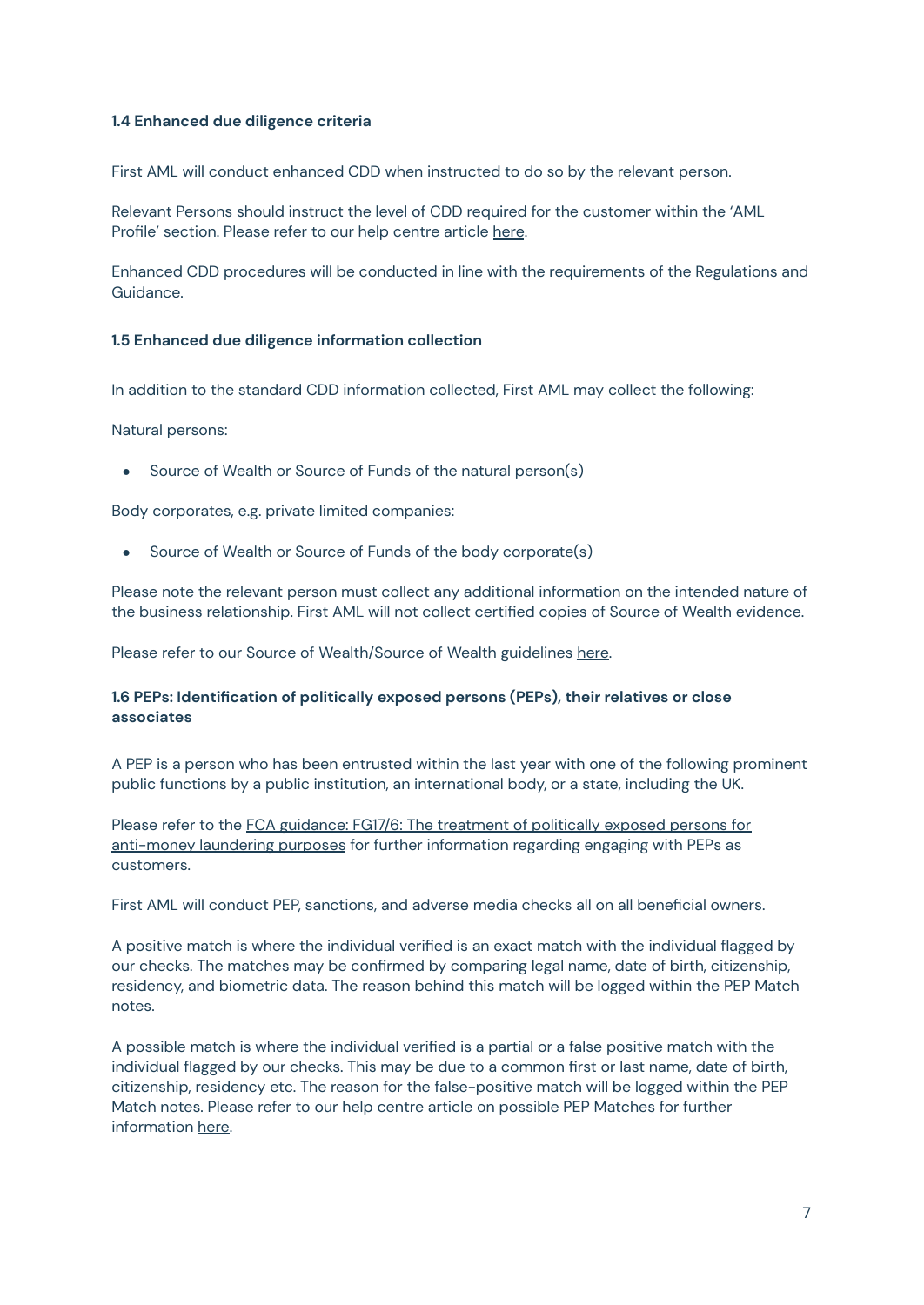**If a possible or positive match is identified, we will flag this to your compliance team for escalation.** No further work (e.g. follow-ups) will be conducted until the compliance team instructs First AML to proceed with the next steps.

## <span id="page-8-0"></span>**1.7 Simplified due diligence**

In certain lower risk situations, simplified CDD may be applied. First AML may conduct simplified CDD if the customer is a professional service, a publicly listed company or a public organisation for entities not listed in a high-risk jurisdiction. Please refer to this [link](https://www.gov.uk/government/publications/money-laundering-advisory-notice-high-risk-third-countries--2/hm-treasury-advisory-notice-high-risk-third-countries) for HM Treasury's list of high-risk jurisdictions. Please note this should not be a blanket application, and that the relevant person should still consider conducting simplified CDD on a case by case basis.

First AML will also conduct simplified CDD when instructed to do so by the relevant person.

Relevant persons should instruct the level of CDD required for the customer within the 'AML Profile' section. Please refer to our help centre article [here](https://support.firstaml.com/support/solutions/articles/69000259916-aml-profile-and-how-to-update-it-).

Simplified CDD procedures will be conducted in line with the requirements of the Regulations and Guidance.

## <span id="page-8-1"></span>**1.8 Simplified due diligence information collection**

For simplified due diligence, we will collect the following information:

- Customer full legal name;
- Customer registration numbers;
- Regulatory status (if applicable);
- Listing status (if applicable);
- Registered office address and if the different, principal place of business; and
- Evidence confirming the customer's regulatory or listing status from an official independent third-party source.

## <span id="page-8-2"></span>**1.9 Recordkeeping**

First AML will keep the records of all AML information within our First AML platform. We will retain your customer's information:

- 1. For as long as necessary to achieve the purposes for which it was collected; or
- 2. In some cases, where we have an ongoing legitimate need to do so (for example, to comply with legal, tax or accounting obligations, or to resolve disputes), for longer than is necessary to achieve the purpose for which it was obtained.

When First AML no longer has an ongoing legitimate need to process your customer's information, we will either delete or anonymise it. If deletion or anonymisation is not immediately possible (for example, because the information has been stored in backup archives), we will securely store the information and isolate it from any further processing until deletion or anonymisation is possible.

<span id="page-8-3"></span>For further information, please refer to the legal [section](https://www.firstaml.com/uk/legal/) on our website.

# **2.0 Electronic Identity Verification (EID&V)**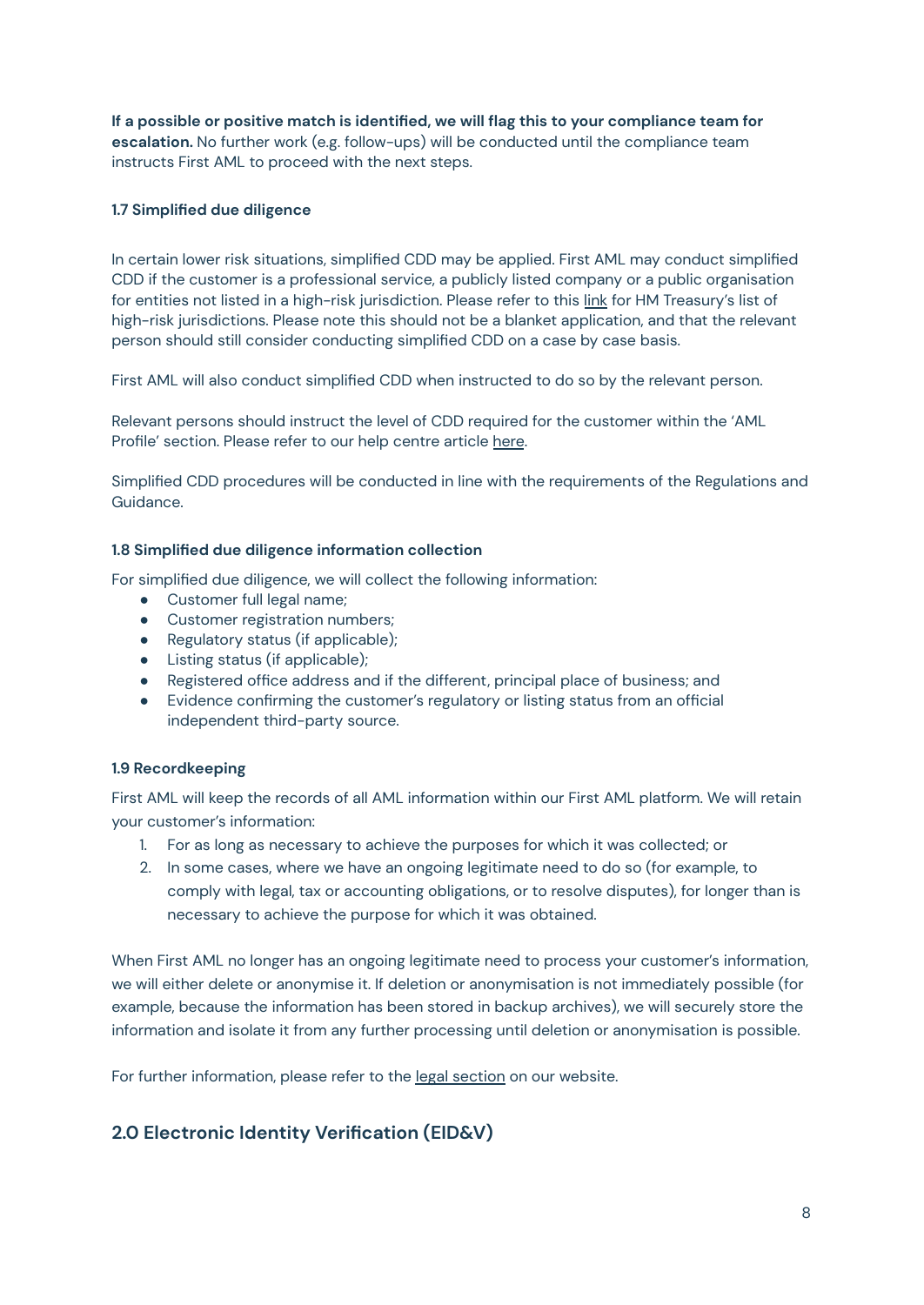First AML will verify the identity of individuals by verifying their full name, date of birth and residential address electronically.

First AML will verify the name, date of birth and current residential address using two reliable and independent electronic sources. A legitimate and current government photo-card identification (e.g., passport, driving licence (full or provisional), national ID card) will be used to accomplish this.

These documents are verified against appropriate databases, including relevant government databases. Individuals are sent the First AML verification web form and asked to supply images of one of the identity documents requested.

For address verification, individuals are asked to provide their current residential address, which First AML will verify against credit bureaus such as Experian.

First AML EID&V process comprises the following steps:

- 1. Identification and verification of the individual's name, date of birth and residential address using two sources.
	- a. Source 1: government ID document
	- b. Source 2: verification against 1 credit bureau source
- 2. Biometric/Optical Character Recognition (OCR) checks to tie the individual in control of those credentials to the verified identity and establish that the verified individual has possession/control of those credentials.
	- a. This involves the use of video to capture liveness and confirm facial recognition checks, by requesting the end-user to supply evidence via voice and physical movement.
	- b. In the event that a video cannot be collected (e.g. customer's device does not support the video feature) First AML will collect a photo of the individual which will be checked using facial recognition and checked for liveness.
- 3. Anti-tampering and forgery check
- 4. PEP, sanctions and adverse media screening

First AML requires explicit consent from the customer before conducting any electronic verification, excluding PEP checks. Consent is provided through First AML's web-based verification form. If a client has not completed verification through the form, First AML will go directly to the customer and explicitly ask for their consent.

Consent can also be collected via phone call, text message and email. The activity log and notes in the First AML platform will be updated accordingly if provided over the phone. Please note any relevant screenshots will also be attached e.g. email chain or text message.

<span id="page-9-0"></span>*For the full list of data sources, please refer to the First AML [Compliance](https://docs.google.com/document/d/13JHFZEAiOQ0jHs2uyhJhObPX9mjPtZu2/edit?usp=sharing&ouid=112703172298147206496&rtpof=true&sd=true) Programme Addendum.*

# **3.0 Manual Verification**

In instances where First AML cannot electronically verify an individual's identity, First AML will revert to acquiring certified copies of identification and/or a non-certified copy of a proof of address document.

The documents should be certified by a professional person or an individual 'of good standing'. The certification must be dated within 3 months of the case request date. The documents themselves must be valid and current.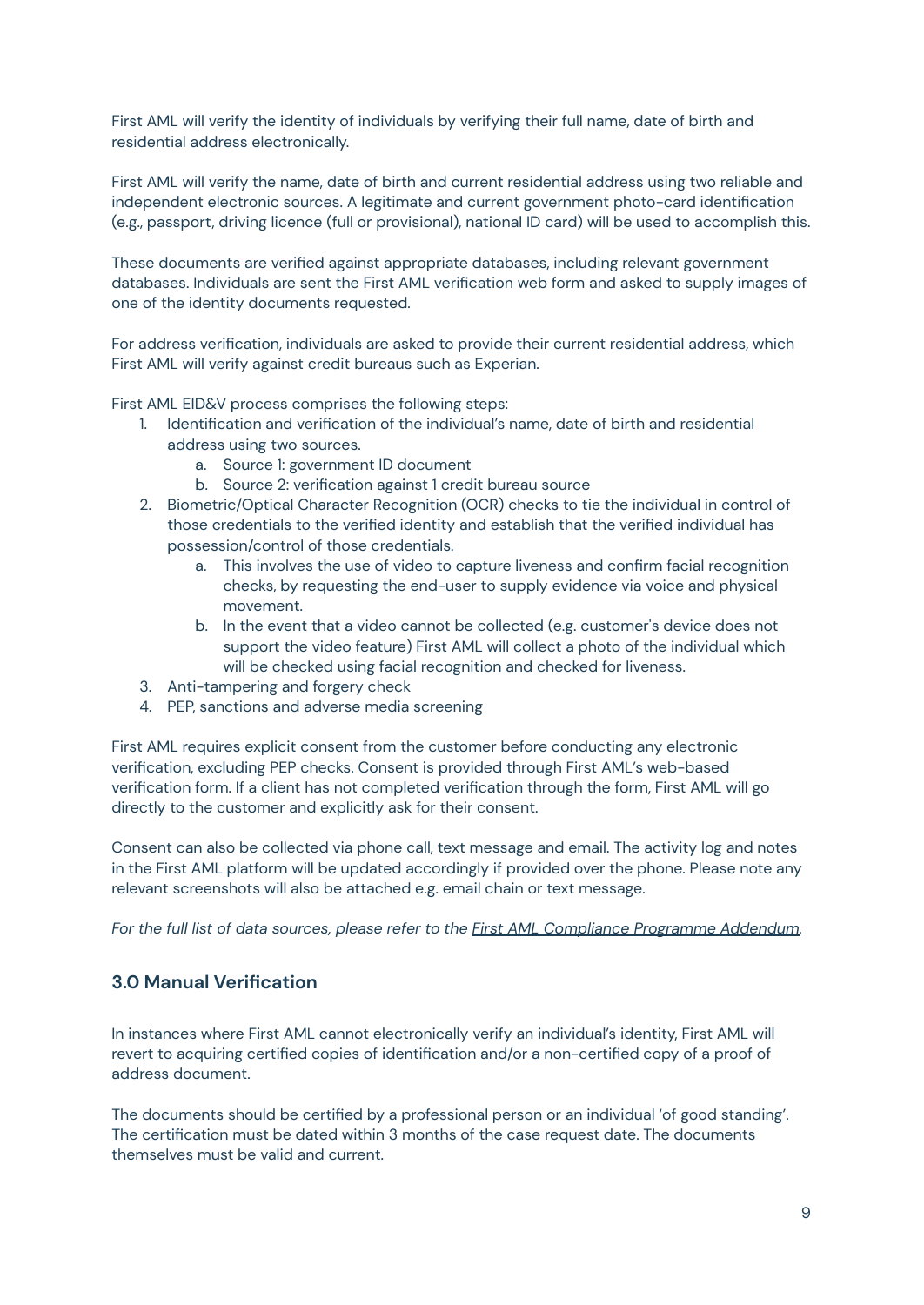To do this, First AML will obtain a certified copy of either:

- one government-issued document which verifies either name and address **or** name and date of birth and with a photograph of the customer; or
- a government-issued document that verifies the customer's full name and date of birth and another supporting document which verifies their name and either their address.

<span id="page-10-0"></span>Certified copies will be received via email (scanned copies).

## **3.1 Approved certifiers**

- [Lawyers](https://solicitors.lawsociety.org.uk/?Pro=True)
- Chartered [Accountants](https://find.icaew.com/)
- [Justice](https://www.judiciary.uk/about-the-judiciary/who-are-the-judiciary/judicial-roles/list-of-members-of-the-judiciary/) of the Peace[/Notary](https://www.thenotariessociety.org.uk/) Public
- Sworn Member of the Police
- Registered Medical Doctor
- Registered Teacher
- Minister of Religion
- Any person who has the legal authority to take statutory declarations or the equivalent in the customer's country

#### <span id="page-10-1"></span>**3.2 Certification wording**

First AML will request to the customer that the certification must have the following information.

'I, [full name of certifier], hereby certify that this is a true and correct copy of the original document which I have sighted, and it represents a true likeness of this individual.'

- Date of certification
- Signature of certifier
- **•** Profession of certifier
- Registration Number if applicable

If the certification wording is not exact but is not materially different it will be accepted. Please refer to our manual [verification](https://drive.google.com/file/d/15k1fRcRkfH9G5VLYhRQGNu562J7zyTaZ/view?usp=sharing) guideline for further information.

## <span id="page-10-2"></span>**3.3 Customers unable to produce standard documentation**

For elderly, vulnerable or disadvantaged customers, First AML will seek to verify these individuals manually.

In most instances, First AML will collect a letter from an appropriate person who knows the individual and can verify the client's identity as well as any relevant supporting document. Some examples of verification procedures are detailed below.

Customers that are elderly and/or mentally incapacitated:

- Letter from the care home manager confirming identity and residence;
- Letter from a General Medical Practitioner;
- Copies of their expired government ID;
- or Post Office PASS Card; or
- Copies of court documents confirming the individual's identity.

Minor (without government ID):

- or Post Office PASS Card; or
- a birth certificate and confirmation of their parent's address or confirmation of address from the register of the school or higher education institution.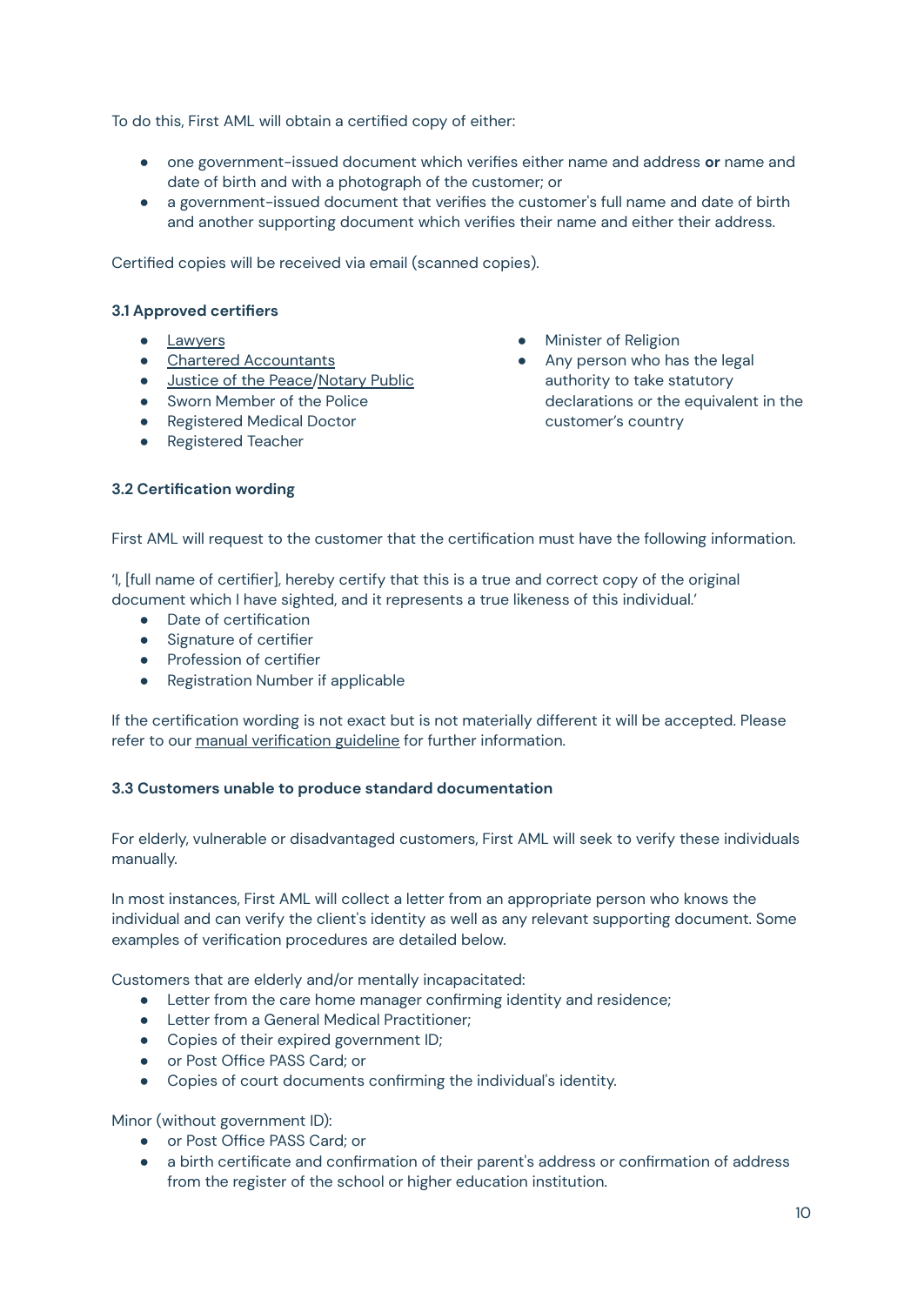Customers with no current permanent address:

- Letter from a householder named on a current council tax bill or a hostel manager, confirming temporary residence; or
- <span id="page-11-0"></span>● Confirmation via the electoral register.

# **4.0 Verification Procedures for Common Entity Types**

#### <span id="page-11-1"></span>**Private limited companies**

<span id="page-11-2"></span>Please see section 1.2 *Standard Due Diligence Information Collection* for further details.

#### **Overseas companies**

First AML will endeavour to collect copies of all the above documents where possible. For complex structures, First AML may request a copy of a detailed structure chart to ascertain beneficial ownership and control structures.

#### <span id="page-11-3"></span>**Publicly listed entities**

We will collect the following information:

- Company full legal name;
- Company number or other registration numbers;
- Stock ticker symbol;
- Registered office address and if the different, principal place of business; and
- Evidence confirming the company's publicly listed status. This may include
	- $\circ$  dated pages of the website of the relevant stock exchange showing the listing;
	- articles of the listing in a reputable online third party source; or
	- information from a reputable electronic verification service provider or online registry.
- If this is a subsidiary, evidence of the parent/subsidiary relationship will be obtained. This may include
	- the subsidiary's last filed annual returns/confirmation;
	- a note in the parent's or subsidiary's last audited accounts or annual report;
	- information from a reputable electronic verification service provider or online registry; or
	- information from the parent company's published reports, for example, from their website.

## <span id="page-11-4"></span>**Trusts**

Regulation 5 define the beneficial owner for a Trust or any similar legal arrangement, as each of

- the settlor;
- the trustees;
- the beneficiaries, or where the individuals benefiting from the Trust have not been determined, the class of persons in whose main interest the Trust is set up, or operates; and
- any individual who has control over the Trust. E.g. protector, appointer, guardian.

First AML will request an uncertified copy of the Trust Deed and any amendment deed(s) to understand the beneficial ownership and control structure for the Trust.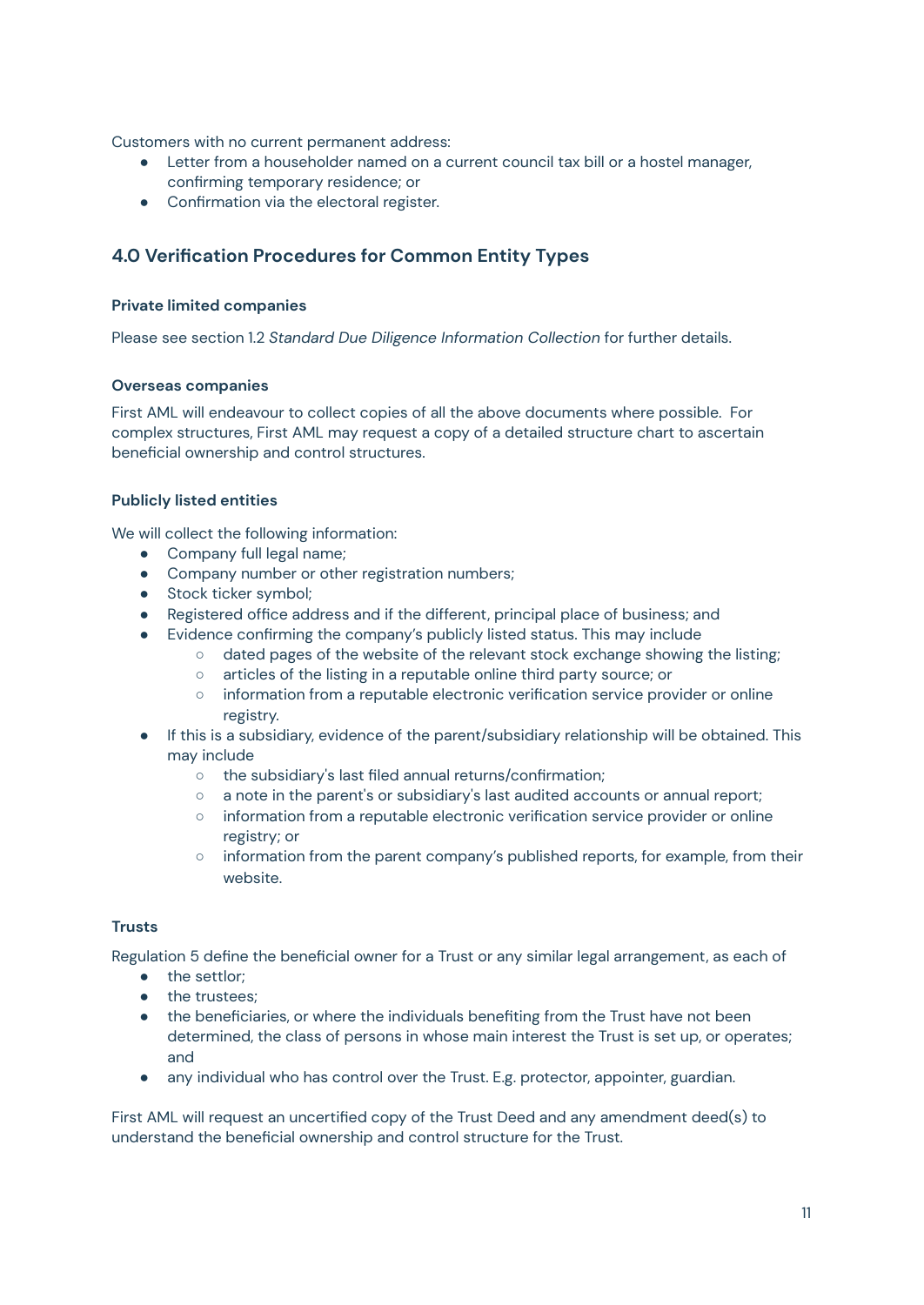First AML will analyse the Trust Deed and determine all beneficial owner(s) that need to be verified. Identity verification requests will be sent to them.

If the beneficial owner(s) are individuals or body corporates, we will proceed based on the verifications standards of an individual or a body corporate.

If copies of the Trust documents are unable to be provided, we will ask that equivalent documents from the lawyer, accountant, or Trust services firm involved with the transaction to confirm the below Trust details:

- Full name of the Trust;
- Date of creation for the Trust:
- Country of establishment;
- Registered address of the Trust e.g. where is the Trust currently resident/administered
- Nature, purpose and objects of the Trust (e.g. discretionary, testamentary, bare); and
- Full legal name(s) of the following:
	- Settlor;
	- Trustee;
	- Protector;
	- Guardian;
	- Appointor;
	- Beneficiaries.
- Class of the Beneficiaries (if applicable) e.g. future grandchildren of [X].

<span id="page-12-0"></span>The above details will also be noted under the entity notes section of the Trust.

## **Corporate trustees**

First AML will request that the beneficial owner(s) of a corporate trustee Company e.g. professional Trust service provider, law firm, accountant, are verified as per standard CDD requirements.

In the absence of a beneficial owner with 25% or more shareholding whether directly or indirectly, First AML will verify at least two individuals with superior control, voting rights, direct day-to-day supervision etc. These individuals may be a director of the corporate trustee company.

## <span id="page-12-1"></span>**Beneficiaries**

First AML will note all beneficiaries and potential beneficiaries named in the Trust Deed and any associated documents in the entity notes section.

Where the individuals benefiting from the Trust have not been determined, the class of the beneficiaries will be noted. These individuals will not be verified.

Where the individuals benefiting from the Trust have been determined e.g. payment will be made to them or if they will exercise their vested rights in the Trust for the transaction, First AML will verify these individuals upon request. This should be noted within the 'Compliance Team Notes' section. First AML will, by default, identify and verify any non-discretionary beneficiaries of a Trust.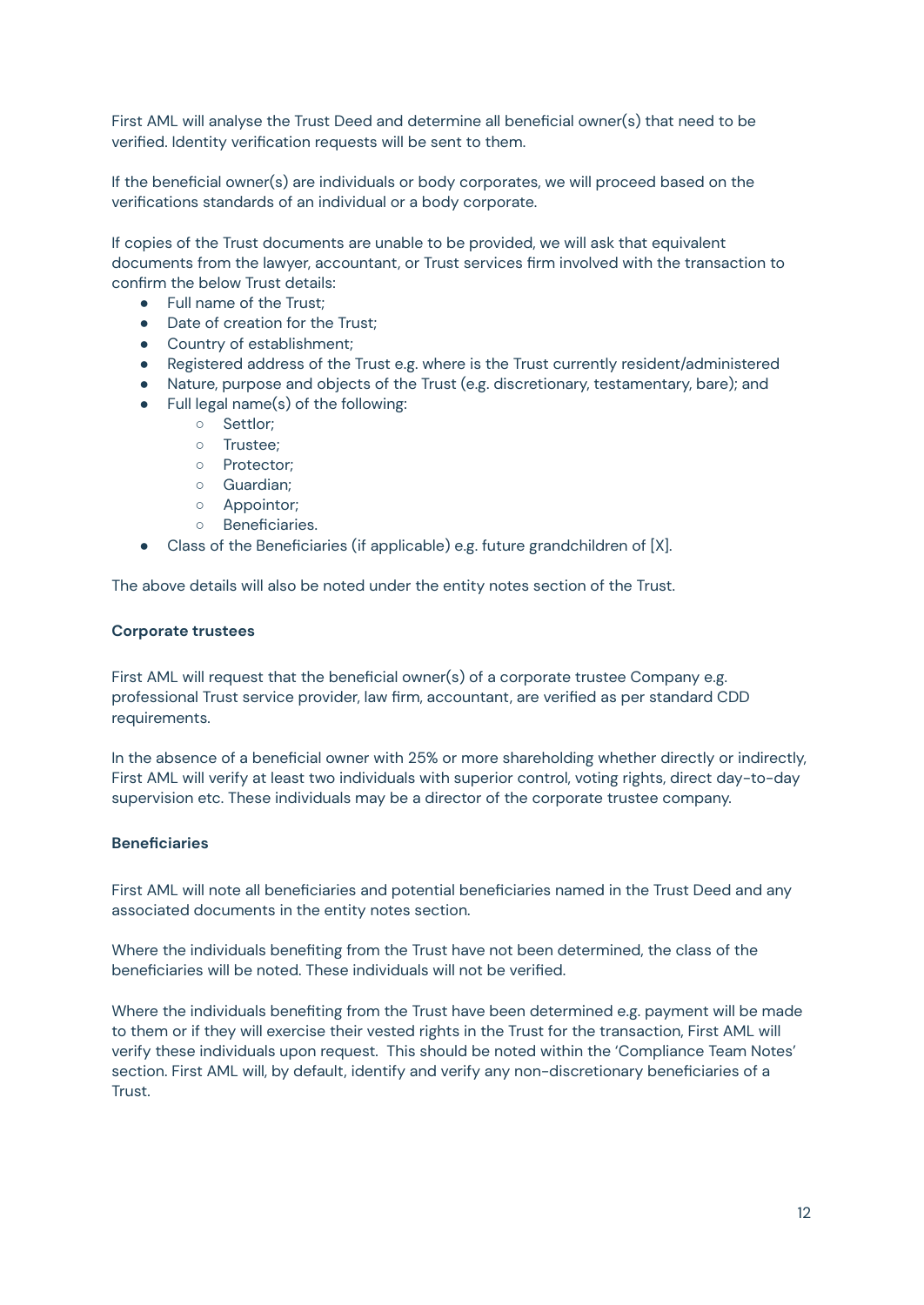## <span id="page-13-0"></span>**Partnerships, Limited Partnerships (LP), Limited Liability Partnerships (LLP)**

For partnerships, First AML will obtain the following information:

- Name of the partnership;
- Registration number (if applicable);
- Registered address and trading address (if applicable);
- Nature of the business; and
- Copy of the partnership agreement/deed or any equivalent documents. This should include
	- A list of all partners with beneficial ownership
		- LP: General Partners & any Limited Partner with >25% ownership
		- LLP: Partners with > 25% ownership
	- A list of each partner's voting rights/stake or ownership percentage

First AML will verify the following beneficial owners:

- any individual ultimately entitled to or who controls, (whether directly or indirectly), more than 25% of the capital or profits of the partnership or more than 25% of the voting rights in the partnership; and
- any individual who otherwise exercises control over the management of the partnership.

For Limited Partnerships and Limited Liability Partnerships, First AML will obtain a copy of the limited partnership agreement or any equivalent document. The identity of the general partner will be verified along with any limited partners holding more than 25% beneficial ownership or controlling interest.

## <span id="page-13-1"></span>**5.0 Case Processing Procedures**

#### <span id="page-13-2"></span>**5.1 Opening cases**

New cases must be requested via the First AML platform. When submitting a new case, the case requester will be asked to provide the name of the customer, customer type (trust, company, etc) and the name and contact details of at least one contact person. This contact person must not be an internal staff member (i.e. Author or Agent) unless it is essential.

Any case received by 4.30 pm GMT will be opened on the same day. Cases received during the weekend or after 4:30 pm GMT will be opened on the next business day.

If a case is requested and any relevant documentation is held, such as Trust Deeds or partnership agreements, please use the documents tab to upload these before submitting them through.

Please do not upload any ID documents into the documents tab, as this will delay the verification process of your clients. Uploading ID documents may not include the essential elements of electronic ID verification. These include photographs of the front and back of the ID document, residential address confirmation, and consent to electronically verify. All of these elements are captured in the form which is sent to your clients.

#### <span id="page-13-3"></span>**5.2 Urgent cases**

If there are urgent cases, please try to submit the case as soon as possible to give the First AML team a reasonable amount of time to process the case. First AML cannot guarantee that the case will be completed by the deadline.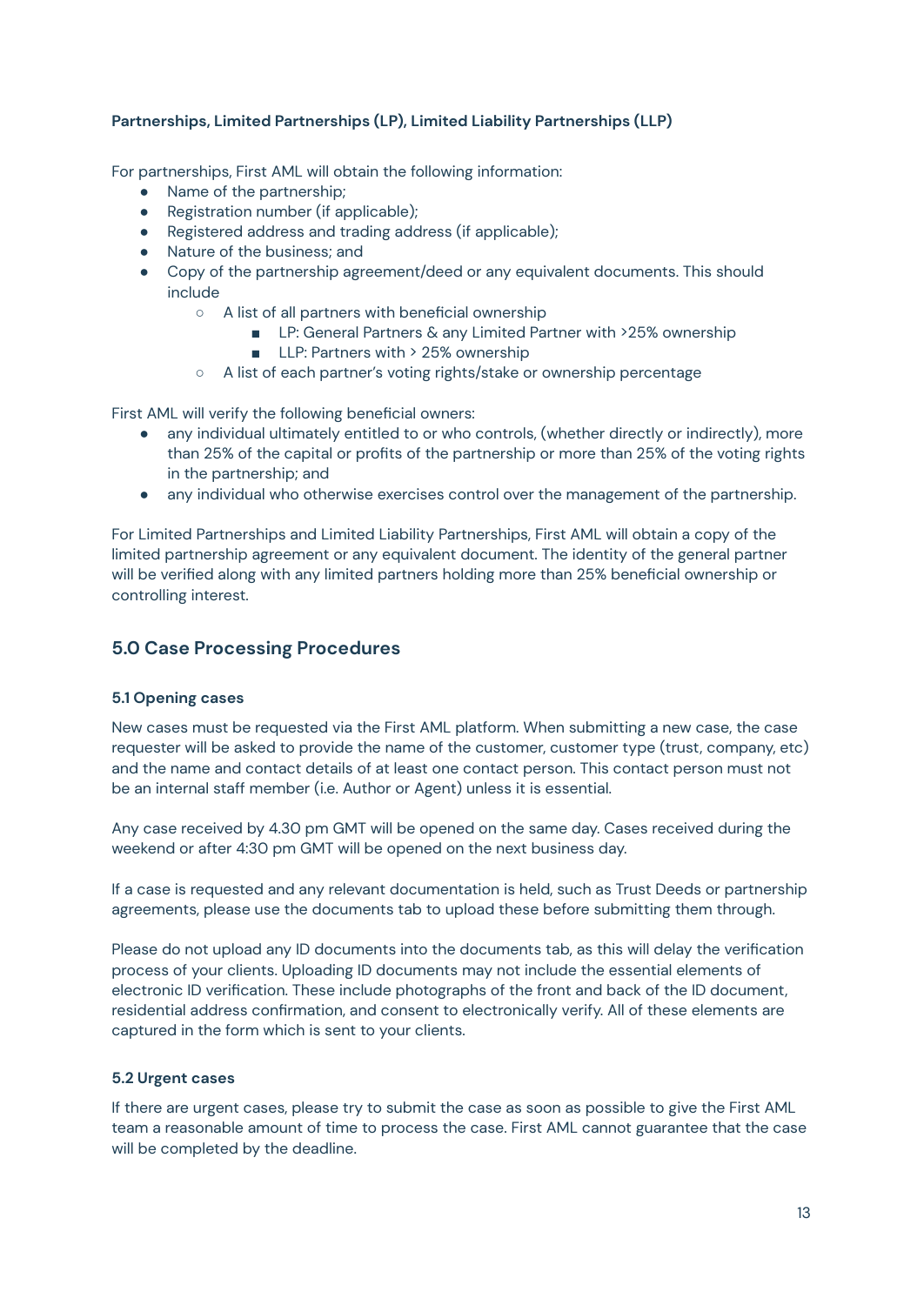If the case is urgent, please notify us by noting this in the First AML platform via the Compliance Team Notes with a date the case needs to be completed.

## <span id="page-14-0"></span>**5.3 Awaiting information from customers**

First AML will request information from customers being verified and process information as soon as practicable after it is received. Any delay to case processing is generally due to non-cooperation or slow response from a customer being verified.

#### <span id="page-14-1"></span>**5.4 Keeping track of case progress**

Reporting entities can monitor the progress of cases in the First AML platform. Verification results for individuals who have been verified will be shown, and documents received can be reviewed.

Any pertinent information will be contained in the 'notes' section, otherwise, you can assume that First AML is awaiting information from the customer if the case is still in progress. We will do everything within reason to get the CDD case completed. You should assume that this is happening behind the scenes. Not every detail of every action will be noted as it is designed to be a summary.

Reporting entities will be able to see all contact made by First AML in the 'Activity' tab. The Activity tab within the First AML platform will have all emails, phone calls, and text messages summarised.

<span id="page-14-2"></span>*Please refer to the First AML platform before contacting First AML to discuss a case.*

#### **5.5 Reminders**

First AML will send periodic reminders (every 2-3 business days) to customers who are not cooperating or are slow to respond. Reminders may be in the form of

- Text messages
- E-mails
- Phone calls

After each reminder is sent it will be logged in the 'Activity' tab. First AML is not liable for any further reminders or follow-ups to individuals who are non cooperating with the process.

#### <span id="page-14-3"></span>**5.6 Email templates**

First AML uses email templates when contacting customers to obtain information. Your name and relevant case information are inserted into the template, but the template cannot otherwise be modified. Please refer to Appendix A for example email templates.

First AML will cc one person from your organisation on our initial CDD request emails. This may be a generic inbox. If one is not chosen, this will default to the case requester. The purpose of this is to add a layer of familiarity and ensure your clients are comfortable that First AML has been instructed as your CDD provider.

#### <span id="page-14-4"></span>**5.7 Use of the 'Notes' section**

First AML will use the 'Notes' section to record any pertinent information regarding the case. Reminders and information we are waiting on will be detailed under the 'Activity' tab.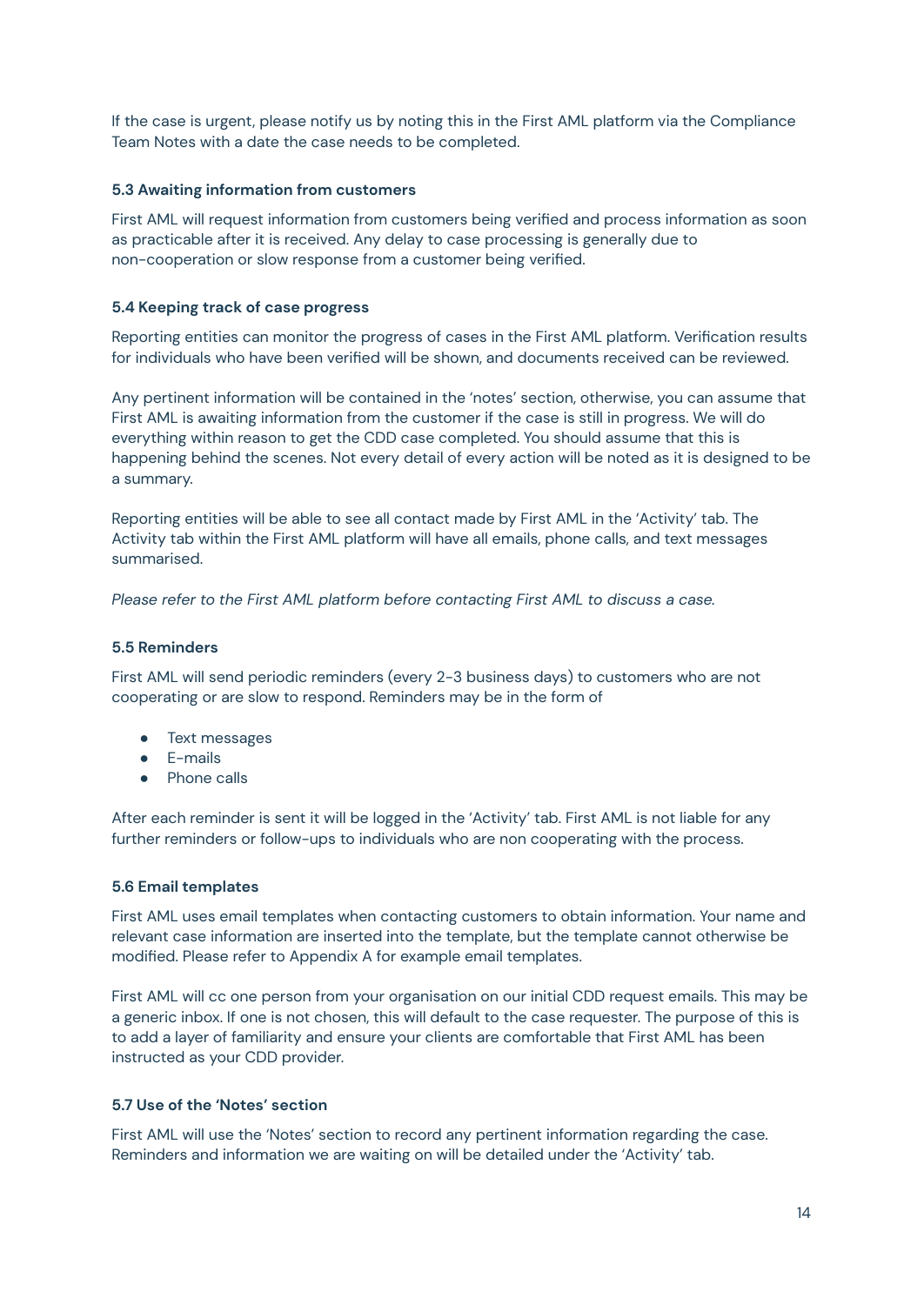If First AML uncovers an anomaly during the case processing, this will be documented in the 'notes' field and should be reviewed before approving the case. Anything of note e.g. positive PEP Check will be reported to the Compliance Team before ready for review.

## <span id="page-15-0"></span>**5.8 Dormant cases**

If there has been no response or noncooperation from a customer for 14 days then First AML will mark the case as 'Dormant'. You will not be notified, and the case will be invoiced at the end of the month it was marked Dormant.

If a case has been put 'On Hold' for more than 14 days, the case will be moved to 'Dormant.' The charge for the Dormant case will be the per case fee.

## **5.9 Abandoned cases**

<span id="page-15-1"></span>To abandon a case, please notify us via the Compliance Team Notes section. If a case is abandoned after a follow up has been done, there will be an abandoned case fee. The charge for abandoned cases will be the per case fee.

## **5.10 Exceptions**

Any exceptions to our usual verification and identification procedures for individuals or entities can be requested within each case. Compliance Officers, Platform Admins and First AML Analysts/Admins can request exceptions by using the "Add exception" tool within an individual or entity's profile. By doing so, First AML can acknowledge any exceptions that a reporting entity would like to make to their compliance program.

<span id="page-15-2"></span>Platform users can choose between Permanent and Temporary exceptions. Permanent exceptions will remain in place for all existing and future client cases. Temporary exceptions can be granted in the temporary absence of materials to complete necessary identification or verification. These temporary exceptions will be labelled "Unresolved" while waiting for further action from the end-user, and "Resolved" once the exception is no longer required.

## <span id="page-15-4"></span><span id="page-15-3"></span>**5.11 Case approval process**

First AML will complete the CDD process in accordance with our Standard Operating Procedure (this document) and the Regulations, however that the Regulations do require some interpretation and judgement, which will be applied on a case by case basis. For this reason, the ultimate approval of a case will be by you and dependent on your compliance programme, risk assessment, and any other internal controls you may have in place. With this in mind, once a case is completed by First AML, it will be placed in the 'Ready for Review' section of the First AML platform. From this point, the elected Case Approver will receive an email to review the case.

## <span id="page-15-5"></span>**5.12 Languages/Documents not in English**

Where documents are in a foreign language, First AML may ask the customer to provide a translated version where possible (unless the First AML team has a sufficient level of understanding of the language).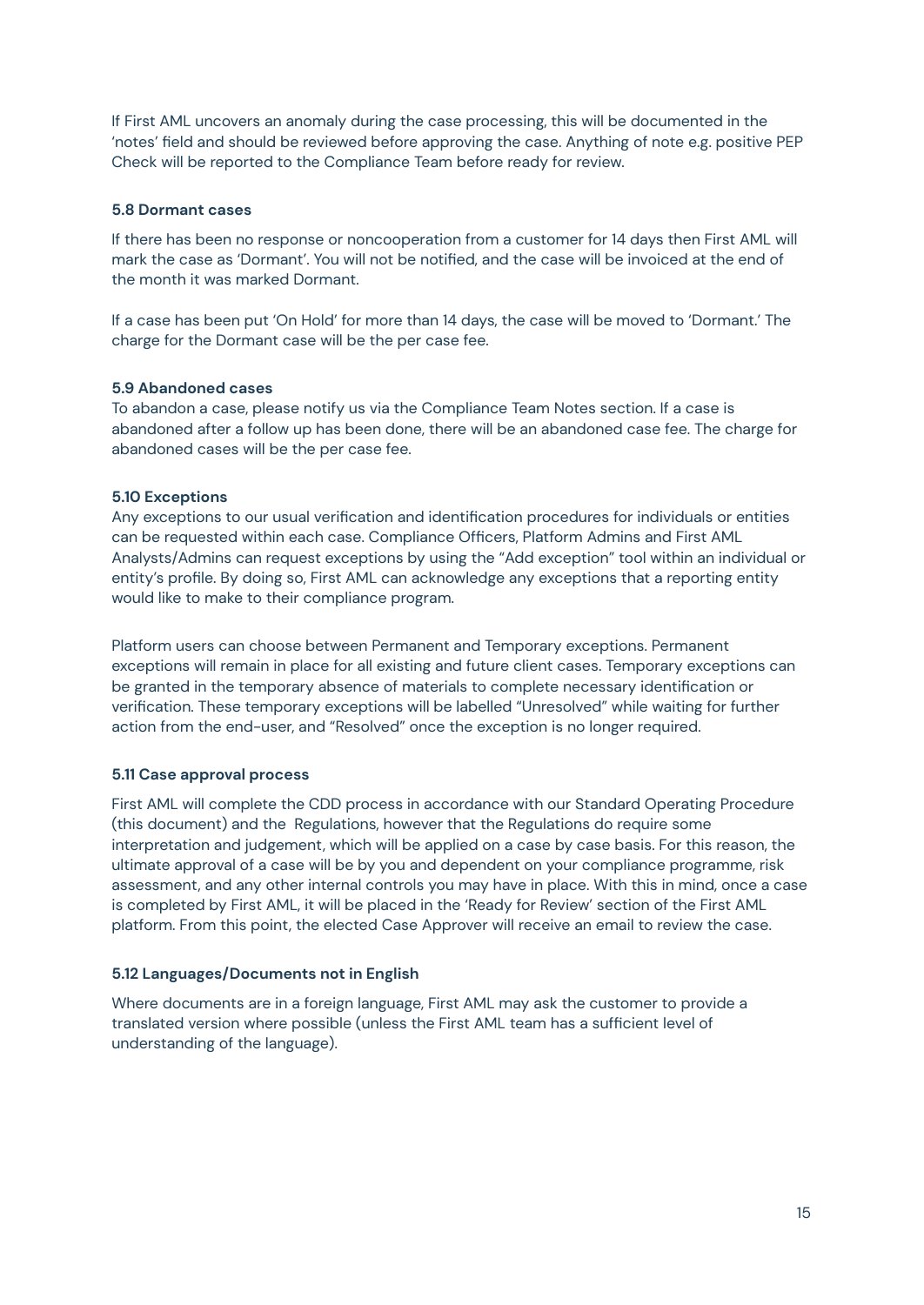# <span id="page-16-0"></span>**Appendix A - Email and Followup Communication Templates**

## **A. Email to Client Contact for Body Corporate CDD case**

Subject: [Client name] - AML Request for [Case Name]

Dear [Name],

[Client Name] Case Ref: [Case Reference] First AML Case Ref: [First AML Case Number]

[Client Name] has engaged First AML for the purpose of conducting Customer Due Diligence. This is in accordance with Anti-Money Laundering Legislation.

[Client Name] may not be able to proceed until this process is completed.

#### **We are required to collect the following:**

**\* List in here that is fed from the List (basic) items as marked by the analyst**

**\* List in here that is fed from the List (basic) items as marked by the analyst**

**\* List in here that is fed from the List (basic) items as marked by the analyst**

*[NOTE: The paragraph below is included if SoW/SoF is one of the items in the list]* There are a number of ways that source of wealth evidence can be provided. These are outlined in the Source of Funds or Wealth [Explanation.](https://drive.google.com/file/d/1BRrGYiqq9SxmA6xJfQLrUBu346I1h7Zx/view?usp=sharing) (← this links to the relevant pdf.).

#### **How to provide us with this information.**

Please provide all the information using First AML's secure web form for this case.

Button: Open the form  $($  – This links to the relevant entity form)

**Please do not provide documents or include any other sensitive information by reply email.** For further information about data security and to view our Privacy Policy please refer to: **https://www.firstaml.com/security.**

Kind regards, [Analyst name] [Analyst email]

**Please note: This message is sent from an email address that does not accept incoming messages, please do not reply.**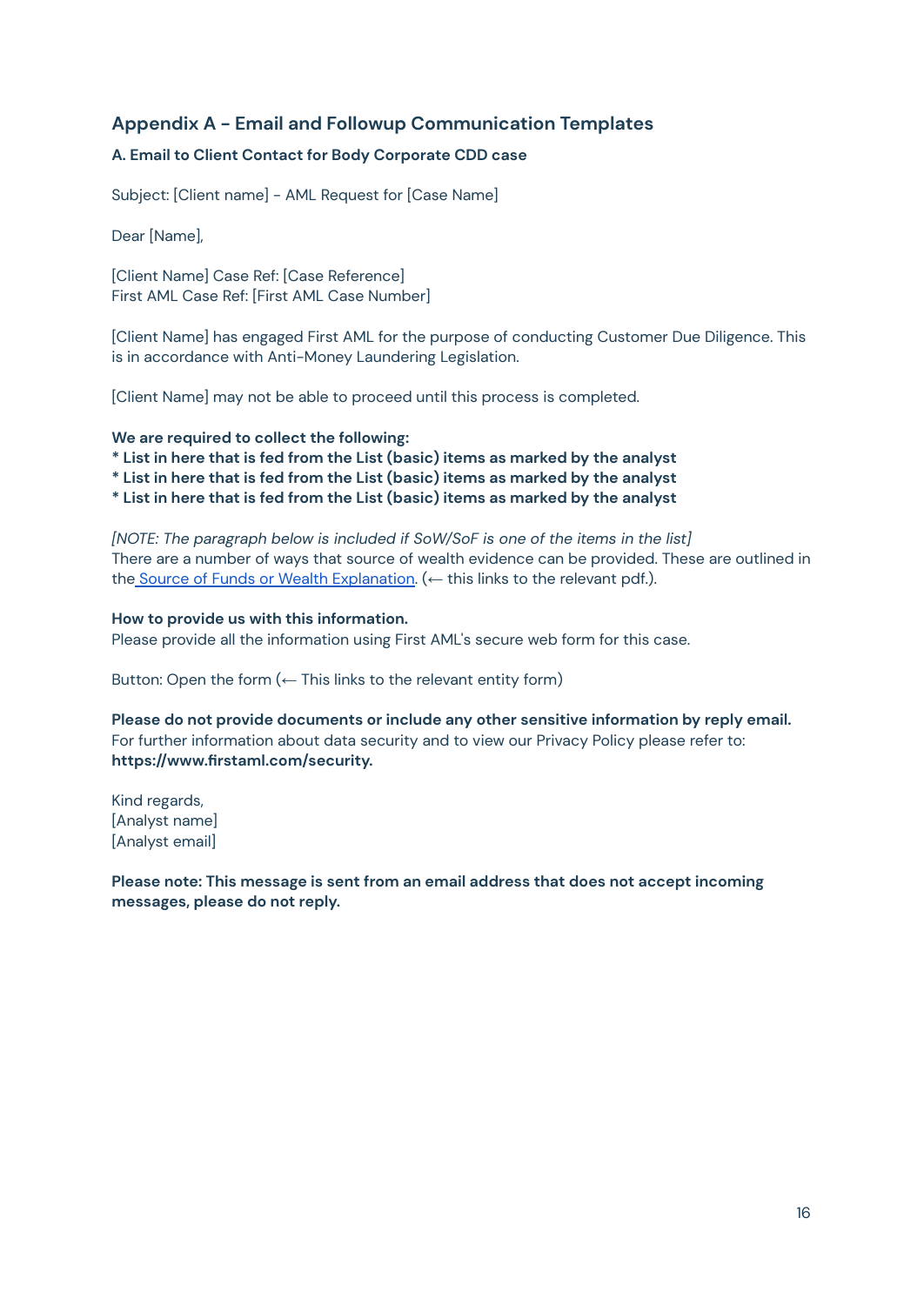## **B. EID&V Email: Email to Individuals to complete Electronic Verification**

Subject: [Client name] - ID Verification for [Individual name]

Dear [Name],

[Client Name] Case Ref: [Case Reference] First AML Case Ref: [First AML Case Number]

[Client name] has engaged First AML for the purpose of conducting Customer Due Diligence on [Case Name]. This is in accordance with Anti-Money Laundering legislation. Accordingly, they have provided us with your contact details for the purpose of verifying your identity.

## **Identity Verification - what you need to do:**

Please use the link below and complete the secure ID verification form with your passport or driver licence. This can be completed on your smartphone or a desktop computer with a webcam. This form should only take you a few minutes to complete.

Button: Open the verification form  $($   $\leftarrow$  link to the EIV form for this individual)

If you do not hold a passport or driver licence or if you have any questions please contact me directly at [Analyst Email]. This is a generated email - Please DO NOT reply to this email.

Your information is securely transferred and will not be used without your consent. For further information about data security and to view our Privacy Policy please refer to: **https://www.firstaml.com/security.**

Kind regards, [Analyst Name] [Analyst Email]